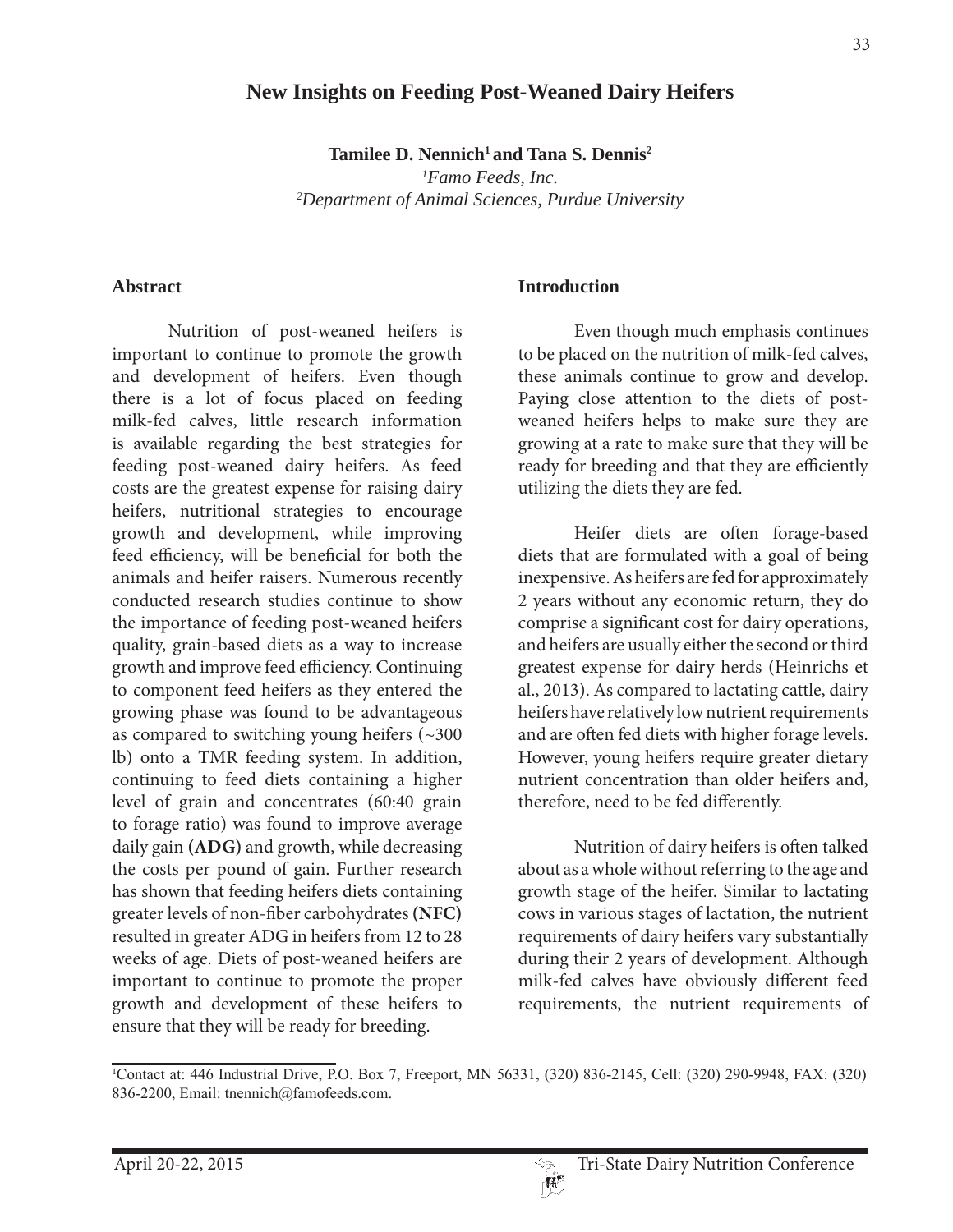heifers continue to change, especially over the 6 months after weaning. It is important to keep in mind that calves recently weaned have very different nutrient requirements from year-old heifers, and thus, need to be fed differently. Starter intake does help to promote the growth and development of the rumen in calves, but making the assumption that weaned calves are fully functional ruminants is not correct. Therefore, continuing to pay close attention to how post-weaned heifers are fed will allow for the rumen to continue to develop and will maximize the growth and development of these heifers.

## **Feeding Post-Weaned Heifers**

### *Grain and forage ratios*

 In most dairy systems today, calves are fed ad libitum amounts of palatable grain-based starters within a few days of birth. As calves grow, they continue to increase their starter intake until they are to the point where they are able to consume enough nutrients from the starter to support their growth without consuming milk. Once calves are weaned, their starter intake continues to increase substantially to make up for the nutrients that are no longer being consumed through milk and to cover the increased nutrient needs of the calf as they continue to grow. At this time, calves are often fed a diet that consists of only starter or starter and some forage. The timing as to when calves should begin to receive forage, the type of forage they should receive, and how much of that forage they should be given is still of some debate. Some recommendations are that calves do not need to receive any forage until a couple of weeks after weaning, though there is some evidence that having some forage available at weaning may be beneficial (Bach, 2011). In addition, information as to how to continue transitioning these heifers to higher forage diets has been even less available.

 Research was conducted at Purdue University to look at different grain-to-forage ratios to help determine the best strategy for feeding post-weaned dairy heifers. Heifers began the study when they were approximately 330 lb and 4.5 months of age and were assigned to diets containing either 80, 60, or 40% concentrate (DM basis) for 56 days before abruptly being switched to a common diet that was 40% concentrate.

 In this study, increasing grain inclusion from 40 to 80% of the dietary DM resulted in a linear increase in BW (Table 1). Total BW gain during the treatment period averaged 76.8, 104.9, and 136.0 lb for heifers fed 40:60, 60:40, or 80:20, respectively; whereas, total gain on the common diet averaged 108.2, 106.9, and 96.4 lb for heifers previously fed 40:60, 60:40, or 80:20, respectively. Average daily gain was improved overall for heifers fed 80:20 during the treatment period compared with heifers fed 40:60 or 60:40, though following a diet change, ADG was improved for heifers previously fed 40:60 or 60:40 compared to heifers fed 80:20. Frame growth exhibited similar responses to those observed for BW and ADG. Hip heights, heart girth circumference, and body condition score linearly increased with increasing grain inclusion  $(P < 0.01)$  during the treatment period, resulting in higher growth overall during the study for heifers fed 80% grain during the treatment period. Peri et al. (1993) reported increased BW for dairy heifers fed ad libitum compared to restricted energy diets. However, Buskirk et al. (1996) fed early-weaned beef heifers either a moderate- or high-energy diet and reported similar ADG and skeletal growth, most likely due to increased intake for heifers fed the moderate-energy diet, resulting in similar energy intake between treatments.

 Feed costs averaged \$0.11, 0.12, and 0.13/lb of DMI for heifers fed 40:60, 60:40, and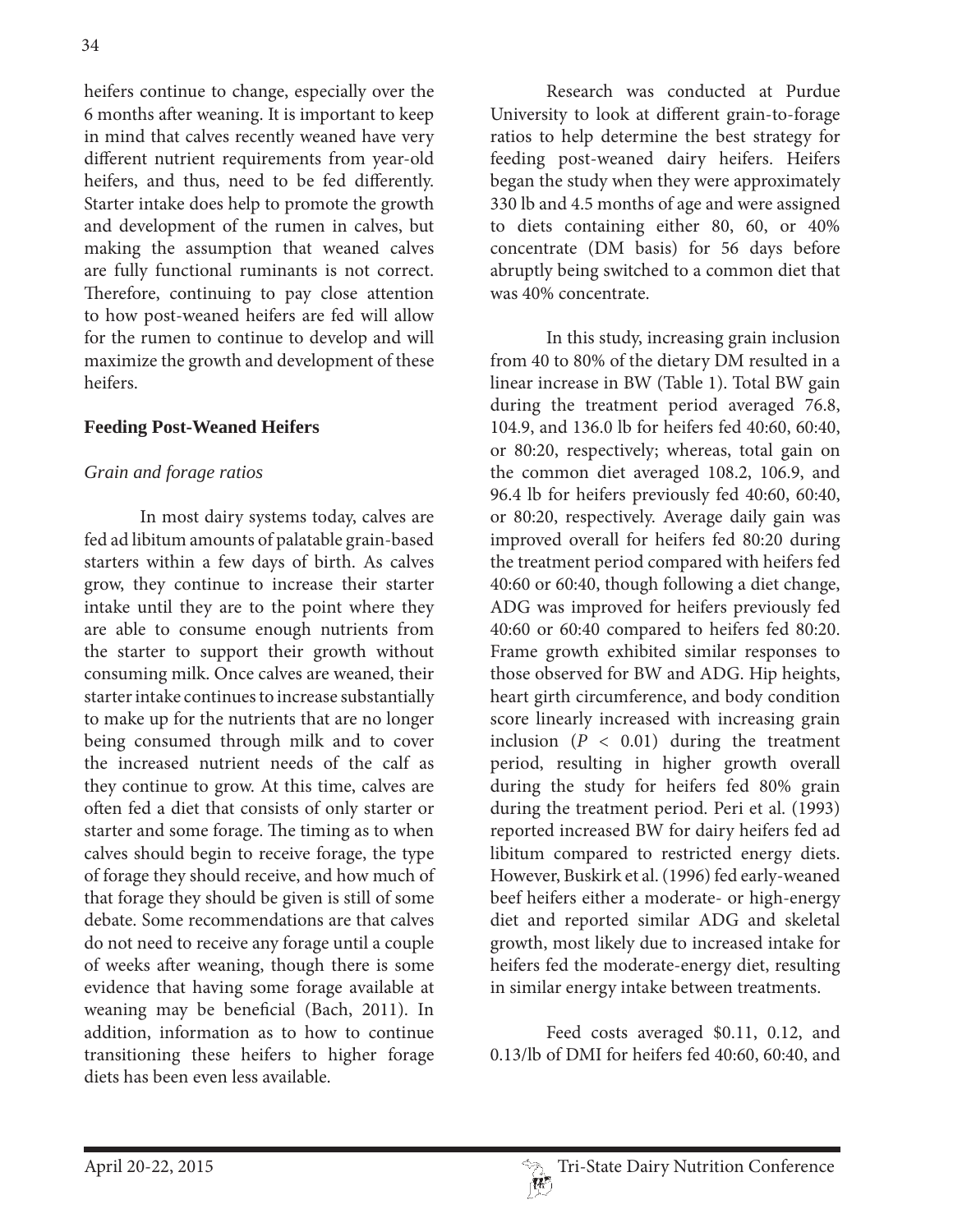80:20, respectively, during the treatment period (Table 2). Daily feed costs per head were 44.7 and 21.9% greater for 80:20 than 40:60 and 60:40, respectively, on day 14 of the trial and subsequently increased with increased DMI. On day 56 prior to switching to a common diet, feed costs per head were 68.1 and 32.5% greater for 80:20 than 40:60 and 60:40. Feed costs per pound of ADG were lowest for 60:40 heifers over the duration of the study compared to heifers fed 40:60, though they were statistically similar to the feed costs for the 80:20 heifers. When heifers were fed 60:40 or 80:20 during the treatment period, savings were \$0.24 and

 This study demonstrated that feeding higher grain levels to post-weaned dairy heifers can improve growth and can actually decrease the cost of gain over higher forage diets. In addition, it reinforced that heifers fed high grain levels can be negatively impacted by abrupt changes to higher forages diets, with the heifers on the 80:20 treatment showing a definite decline in intake when they were switched to a 40:60 diet from which it took some time to recover (Figure 1).

0.22/lb of ADG compared to heifers fed 40:60.

# *Non-fiber carbohydrates in heifer diets*

 Even though previous research found that feeding higher concentrate diets improved gain and feed efficiency, the concentrate portion of the diet may be made up of a wide variety of different ingredients and nutrient compositions. Understanding the best strategies for designing the concentrate portion of the diet could further help to improve the gains and feed efficiency of dairy heifers.

 Previous research has found that butyrate and propionate are the most important volatile fatty acids for developing the rumen in young heifers (Tamate et al., 1962; Lesmeister and Heinrichs, 2004). Therefore, diets that provide greater amounts of readily fermentable substrates could potentially increase the production of butyrate and propionate in the rumen and may help to further promote rumen development and increase the growth and development of heifers.

 In order to evaluate the effects of the composition of the concentrate portion of the diet on heifer growth, intake, and feed efficiency, studies were conducted to look at the effects of feeding concentrates that were formulated to provide either high or low levels of non-fiber carbohydrates **(NFC)**. In the first study, heifers were fed a low NDF diet **(LNFC)**, a high NFC diet **(HNFC)**, and a low NFC diet with added fat (LNFC+) formulated to provide the same amount of Mcal of energy as the HNFC diet.

 Heifers fed LNFC+ were heavier on day 56 and 112 of the study compared to heifers fed LNFC (Table 3). Heifers on the HNFC diet were intermediate and tended to be lighter on day 56 and 112 compared to heifers fed LNFC+. Overall, heifers fed LNFC+ gained 19.4 lb more BW than heifers fed LNFC during the study  $(P = 0.05)$ . Average daily gain in the first 56 days was 14.9 and 8.9% greater for heifers fed LNFC+ compared to heifers fed LNFC  $(P < 0.01)$  or HNFC  $(P = 0.05)$ , respectively. Several studies have illustrated increased growth rates with increasing energy concentration for growing dairy heifers (Radcliff et al., 1997; Davis Rincker et al., 2008), though increased body condition likely accounted for some of the differences in this study as energy intake increased.

 During the first 56 days, treatment tended to affect feed efficiency **(FE)**, as heifers fed LNFC+ were 12.7% more efficient than heifers fed LNFC and 9.3% more efficient than heifers fed HNFC, with a trend  $(P = 0.07)$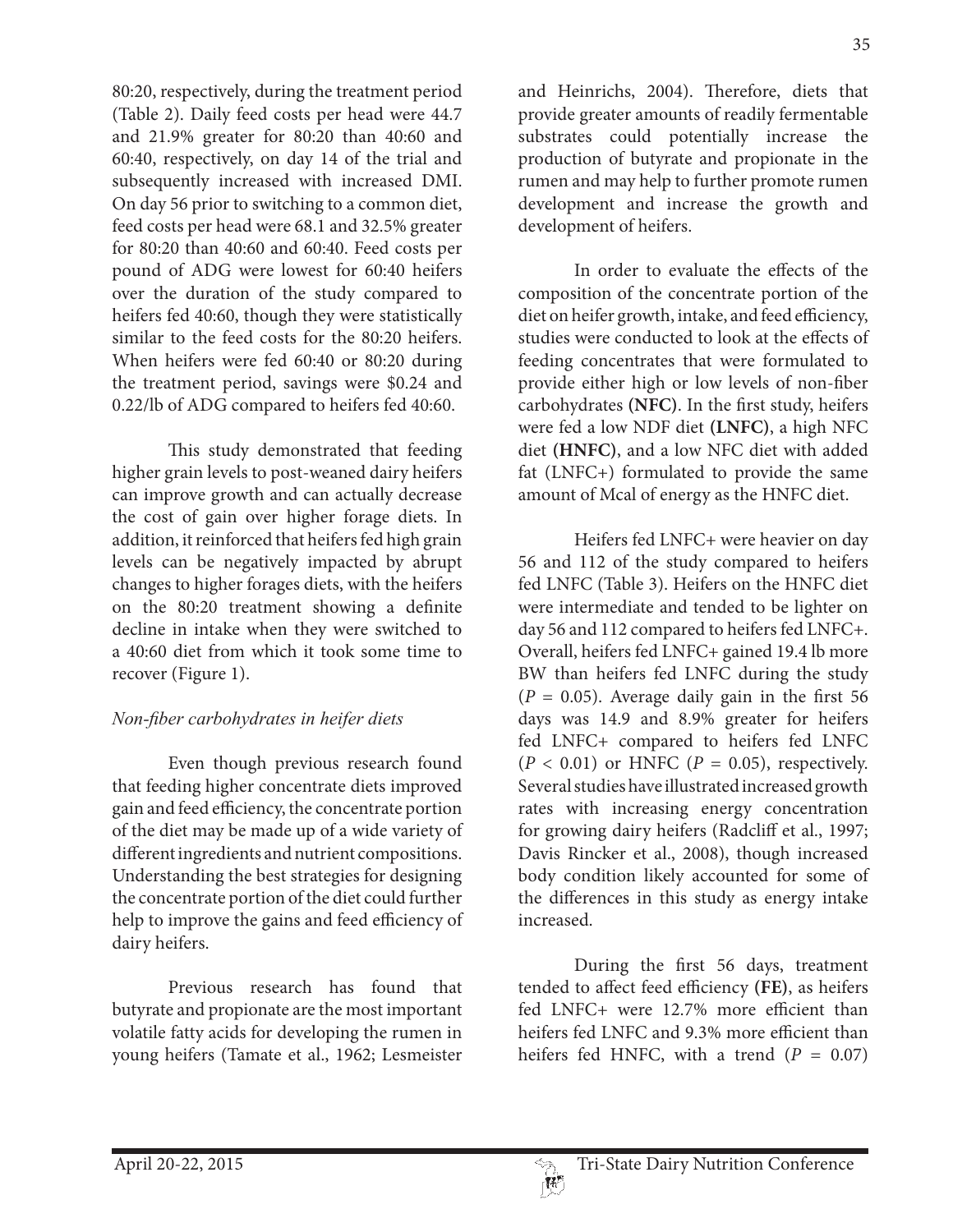towards improved FE for LNFC+ from day 0 to 112 as compared to HNFC. Net efficiency of fiber utilization, whether from forage or nonforage sources, is generally lower than that of starch and fat (VandeHaar and St-Pierre, 2006), though there were not any differences between the FE of high and low NFC diets in this study. However, there was an advantage in FE when fat was added to the higher fiber diet during first half of the study when heifers were younger.

 During the NFC study, heifers fed LNFC maintained the lowest cost per heifer per day throughout the study as was expected due to the high inclusion rates of by-product feeds. However, feed costs per pound of ADG were lowest for heifers fed LNFC+ compared to HNFC, resulting in a cost savings of \$0.12/ lb of gain (Table 4). However, feed costs per pound of ADG were similar overall among treatments. In our study, a larger proportion of the HNFC diet included corn and distillers dried grains, resulting in greater costs per ton for the grain mix, especially due to higher corn prices from the 2012 crop year. Paired with increased DMI for heifers fed HNFC, our data suggest that alternative energy sources, such as supplemental fat, may be more cost-effective for feeding growing heifers.

 A second study was conducted to evaluate the effect of NFC level in the diets of post-weaned heifers after being started on either a conventional (22:20) or higher plane of nutrition (28:20) milk replacer. One of the goals of this study was to determine if how a calf was raised pre-weaning affects subsequent heifer growth and performance. In this study, animals receiving the HNFC diet had greater weight gain during the growing period from 12 to 28 weeks. Interestingly, when the animals were started on a higher plane of nutrition during the milk feeding period and subsequently fed LNFC diets, their BW gain was significantly

decreased as compared to animals that were started with a conventional milk replacer program (Table 5). This study indicates that when calves are started on diets with a higher level of nutrition, maintaining a greater level of nutrition into the growing period may be even more important than when calves are started on a conventional milk feeding program.

# *Intake of post-weaned heifers*

 When formulating diets for heifers, having a knowledge of intake is important to help determine dietary concentrations needed to ensure that the animals are consuming the recommended amounts of nutrients. The current dairy NRC (2001) model utilizes only  $BW^{0.75}$  and  $NE_{m}$  content of the diet when predicting intake of non-pregnant growing heifers and does not consider other dietary or non-dietary factors. Estimates of DMI for large breed heifers according to the dairy NRC (2001) are 2.8% of BW or less. In our research, intakes of post-weaned heifers averaged 3.0% or more of their BW when they were fed diets containing at least 60% concentrate (Figure 1).

 In a study designed to look at feed delivery methods, diets formulated according to the NRC (2001) requirements for 2.0 lb/day of ADG for Holstein heifers estimated DMI of 13.6 lb/day for heifers at the conclusion of the study. Actual DMI observed at the end of the study averaged 20.6 lb/day among treatments, a 51% increase over the NRC predicted intake. While ADG was similar to NRC predictions in the current study, particularly for heifers fed using a TMR, the gross under-estimation of DMI by the model suggests factors other than dietary energy content are required for more accurate estimations of intake in heifers.

 Other estimations for intake of heifers have been made. Hoffman et al. (2008)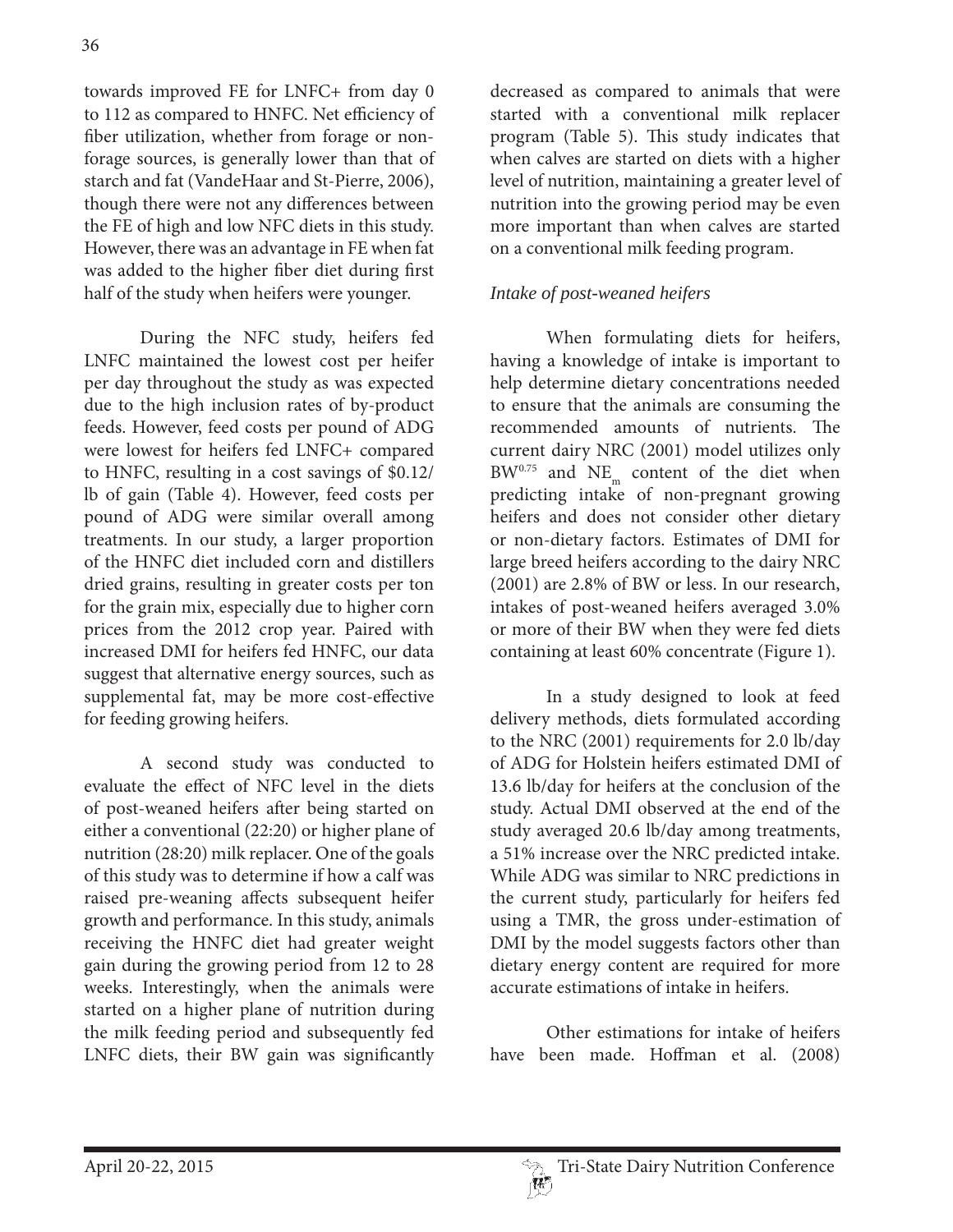proposed that replacement heifers will restrict their overall intake to 1.0% of BW as NDF intake; however, in the feed delivery study, NDF intake ranged from 1.3 to 1.4% of BW during the transition period and reached over 2.0% of BW during the grower period. Similarly, NDF intakes ranged from around 1.0 to over 1.6% of BW for heifers receiving different grain to forage ratios (Figure 2), suggesting that factors other than total dietary NDF have the potential to influence intake in replacement heifers. However, when just forage NDF intake was determined as a percentage of BW, heifers did not consume above 1% of BW (Figure 3), indicating that forage NDF and not total NDF may be a better estimator of intake in younger heifers.

# *Feed delivery methods for post-weaned heifers*

 Dietary composition is an important aspect of feeding heifers, but the delivery method can also have an impact when feeding heifers. A study was conducted to evaluate the effects of feeding heifers a TMR, feeding them concentrate and hay side-by-side in a feed bunk **(SBS)**, or feeding grain in a bunk and hay in a feeder **(HF)** on growth and intake of post-weaned heifers (Table 6). In this study, heifers fed using HF were significantly heavier  $(P \le 0.05)$  than heifers fed using SBS from d 49 throughout the end of the study. Delivering feed using HF resulted in heifers that were, on average, 12.1 and 7.3 lb heavier than heifers fed using SBS and TMR, respectively, over the course of the study. Heifer weights at the conclusion of the grower period were 605, 576, and 575 lb for HF, SBS, and TMR, respectively.

 Average daily gains did vary depending on the time period of the study, as heifers fed using a TMR had lower ADG from day 7 to 14  $(P = 0.05)$  and day 14 to 21  $(P = 0.07)$  compared with HF and SBS, but higher ADG compared to

SBS from day 21 to 28 ( $P = 0.03$ ). These results suggest that post-weaned heifers require more time to adjust to new diets when feeding a TMR compared with component-feeding.

 During the grower period, heifers fed using HF averaged 1.1 lb/day more DMI compared with SBS and TMR  $(P < 0.01)$ . However, heifers fed using a TMR consumed more DMI daily from day 63 to the conclusion of the study. The results of this study suggest that, along with responses in ADG, componentfed heifers maintained intake and weight gains when transitioning to a new diet, while TMRfed heifers caught up in terms of ADG and efficiency towards the end of the transition period and throughout the grower period. This study indicates that there may be a certain point during the growth of a heifer when it is ideal to be able to switch over to feeding a TMR.

# **Conclusions**

 Using the best feeding strategies for post-weaned dairy heifers allows them to continue to meet their growth potential while reducing costs per pound of gain and reducing the overall costs of raising dairy heifers. Continuing to feed heifers high levels of grain post-weaning provides them with a digestible source of nutrients that facilitates growth and improves feed efficiency. At young ages, heifers appear to continue to need readily available energy sources as their rumen continues to develop. Realizing that post-weaned heifers are still developing and are not yet ready to be fed like cows facilitates an understanding that specific feeding strategies need to be developed to allow for optimal growth and development of these heifers.

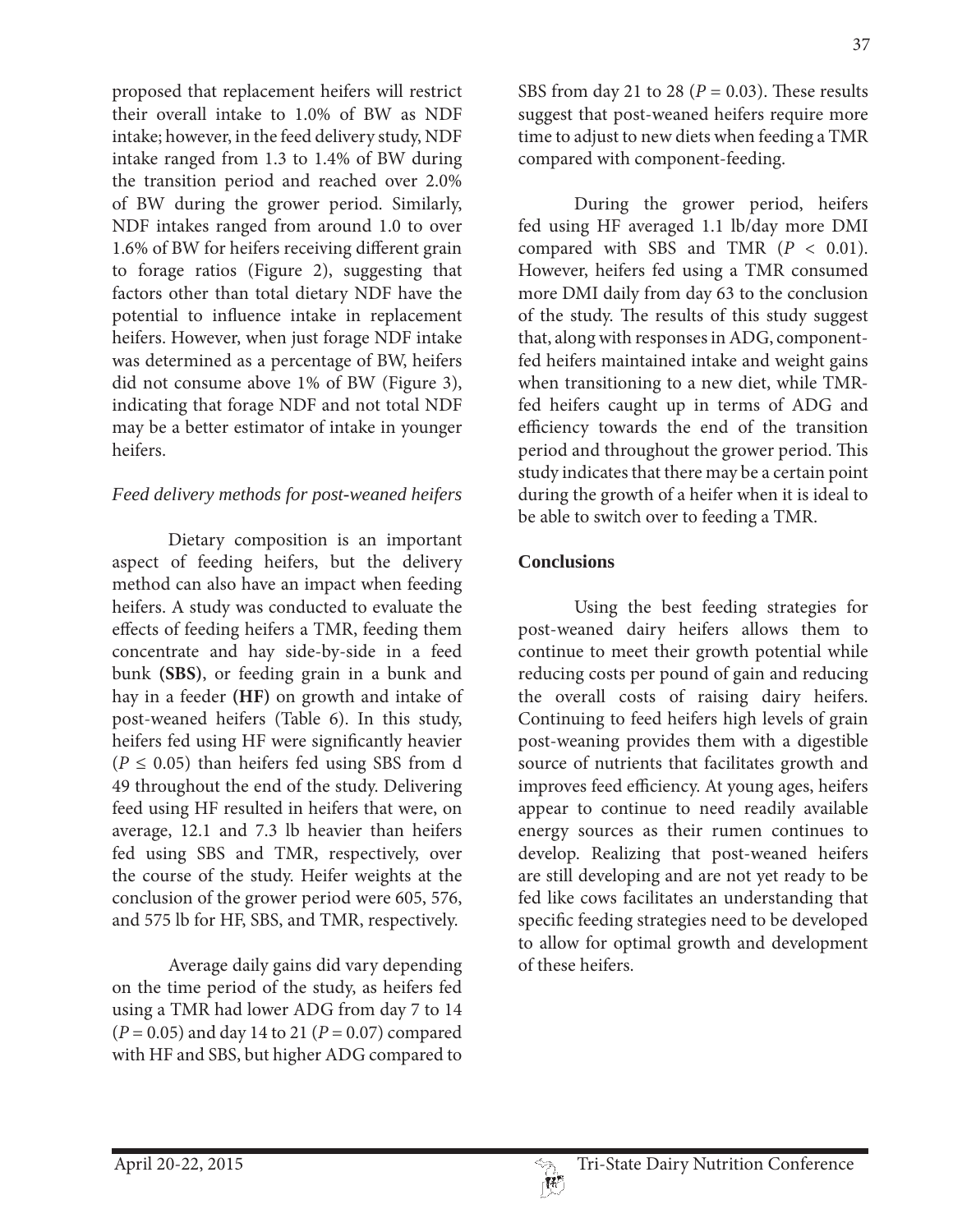# **References**

Bach, A. 2011. Associations between several aspects of heifer development and dairy cow survivability to second lactation. J. Dairy Sci. 94:1052-1057.

Buskirk, D., D. Faulkner, W. Hurley, D. Kesler, F. Ireland, T. Nash, J. Castree, and J. Vicini. 1996. Growth, reproductive performance, mammary development, and milk production of beef heifers as influenced by prepubertal dietary energy and administration of bovine somatotropin. J. Anim. Sci. 74:2649-2662.

Davis Rincker, L.E., M.S. Weber Nielsen, L.T. Chapin, J.S. Liesman, and M.J. VandeHaar. 2008. Effects of feeding prepubertal heifers a high-energy diet for three, six, or twelve weeks on feed intake, body growth, and fat deposition. J. Dairy Sci. 91:1913-1925.

Heinrichs, A.J., C.M. Jones, S.M. Gray, P.A. Heinrichs, S.A. Cornelisse, and R.C. Goodling. 2013. Identifying efficient dairy heifer producers using production costs and data envelopment analysis. J. Dairy Sci. 96:7355-7362.

Hoffman, P.C., K.A. Weigel, and R.M. Wernberg. 2008. Evaluation of equations to predict dry matter intake of dairy heifers. J. Dairy Sci. 91:3699-3709.

Lesmeister, K.E., and A.J. Heinrichs. 2004. Effects of corn processing on growth characteristics, rumen development, and rumen parameters in neonatal dairy calves. J. Dairy Sci. 87:3439-3450.

National Research Council. 2001. Nutrient requirements of dairy cattle. 7th rev. ed. Natl. Acad. Sci., Washington, DC.

Peri, I., A. Gertler, I. Bruckental, and H. Barash. 1993. The effect of manipulation in energy allowance during the rearing period of heifers on hormone concentrations and milk production in first lactation cows. J. Dairy Sci. 76(3):742-751.

Radcliff, R.P., M.J. Vandehaar, A.L. Skidmore, L.T. Chaplin, B.R. Radke, J.W. Lloyd, E.P. Stanisiewski, and H.A. Tucker. 1997. Effects of diet and bovine somatotropin on heifer growth and mammary development. J. Dairy Sci. 80:1996-2003.

Tamate, H., A.D. McGilliard, N.L. Jacobson, and R. Getty. 1962. Effect of various dietaries on the anatomical development of the stomach in the calf. J. Dairy Sci. 45:408-420.

VandeHaar, M.J., and N. St-Pierre. 2006. Major advances in nutrition: Relevance to the sustainability of the dairy industry. J Dairy Sci 89(4):1280-1291.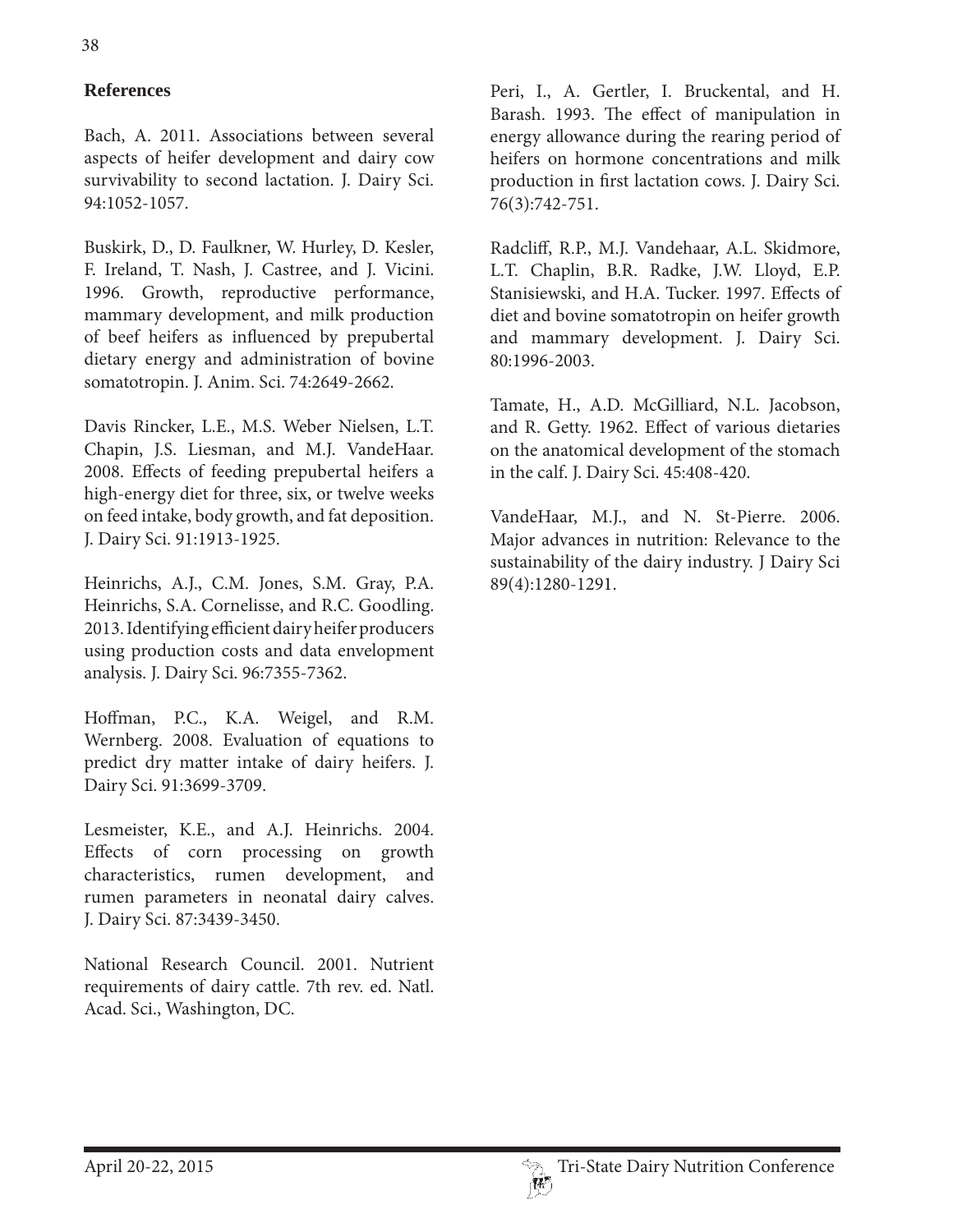| Item                         | $40:60^2$          | 60:40             | 80:20              | <b>SEM</b> | P-value    |
|------------------------------|--------------------|-------------------|--------------------|------------|------------|
| Body weight, lb              |                    |                   |                    |            |            |
| day 57                       | 369 <sup>c</sup>   | 399b              | 429 <sup>a</sup>   | 6          | < 0.01     |
| day 112                      | 476c               | 505 <sup>b</sup>  | $525^{\mathrm{a}}$ | 6          | < 0.01     |
| $ADG3$ , lb/day              |                    |                   |                    |            |            |
| day 0 to 56                  | 1.37c              | 1.87 <sup>b</sup> | 2.29 <sup>c</sup>  | 0.09       | ${}< 0.01$ |
| day 57 to 112                | 1.94 <sup>a</sup>  | 1.92 <sup>a</sup> | 1.72 <sup>b</sup>  | 0.06       | 0.07       |
| day 0 to 112                 | 1.65 <sup>c</sup>  | 1.90 <sup>b</sup> | 2.07a              | 0.04       | < 0.01     |
| DM intake, lb/day            |                    |                   |                    |            |            |
| day 0 to 56                  | 9.3 <sup>c</sup>   | 10.7 <sup>b</sup> | $12.7^{\circ}$     | 0.2        | ${}< 0.01$ |
| day 57 to 112                | 14.3               | 14.1              | 13.7               | 0.3        | 0.31       |
| day 0 to 112                 | 11.8 <sup>c</sup>  | $12.4^{b}$        | $13.2^{\circ}$     | 0.2        | < 0.01     |
| DM intake, % of BW           |                    |                   |                    |            |            |
| day 0 to 56                  | 2.73c              | $2.96^{b}$        | $3.35^{a}$         | 0.044      | < 0.01     |
| day 57 to 112                | 3.26 <sup>a</sup>  | 3.00 <sup>b</sup> | 2.80 <sup>c</sup>  | 0.062      | < 0.01     |
| day 0 to 112                 | 2.99 <sup>xy</sup> | 2.98 <sup>y</sup> | $3.07^{x}$         | 0.035      | $0.18\,$   |
| Feed efficiency <sup>4</sup> |                    |                   |                    |            |            |
| day 0 to 56                  | 0.147c             | $0.178^{b}$       | $0.196^{a}$        | 0.008      | < 0.01     |
| day 57 to 112                | 0.136              | 0.139             | 0.128              | 0.005      | 0.31       |
| day 0 to 112                 | $0.142^{b}$        | $0.158^{a}$       | $0.161^{a}$        | 0.004      | 0.02       |
| Hip height, in               |                    |                   |                    |            |            |
| day 56                       | 43.7 <sup>c</sup>  | $44.4^{b}$        | $45.1^a$           | 0.1        | < 0.01     |
| day 112                      | 45.8 <sup>c</sup>  | $46.8^{b}$        | $47.2^a$           | 0.1        | < 0.01     |
| Heart girth, in              |                    |                   |                    |            |            |
| day 56                       | $51.3^{b}$         | 52.6 <sup>a</sup> | 52.9 <sup>a</sup>  | 0.3        | $< 0.01$   |
| day 112                      | $55.6^{b}$         | $57.1^a$          | $57.4^{\circ}$     | 0.3        | $< 0.01$   |

**Table 1.** Weight, skeletal measurements, and intake responses of prepubertal dairy heifers fed increasing levels of grain during the treatment period and then switched to a common diet.<sup>1</sup>

1 Day refers to day of experiment.

2 Grain:forage ratio.

<sup>3</sup> Average daily gain.

4 Feed efficiency expressed as lb of ADG per lb of daily DM intake.

<sup>abc</sup>Means with differing superscripts are significantly different at  $P \le 0.05$ .

<sup>xy</sup>Means tend to differ at  $0.10 \ge P > 0.05$ .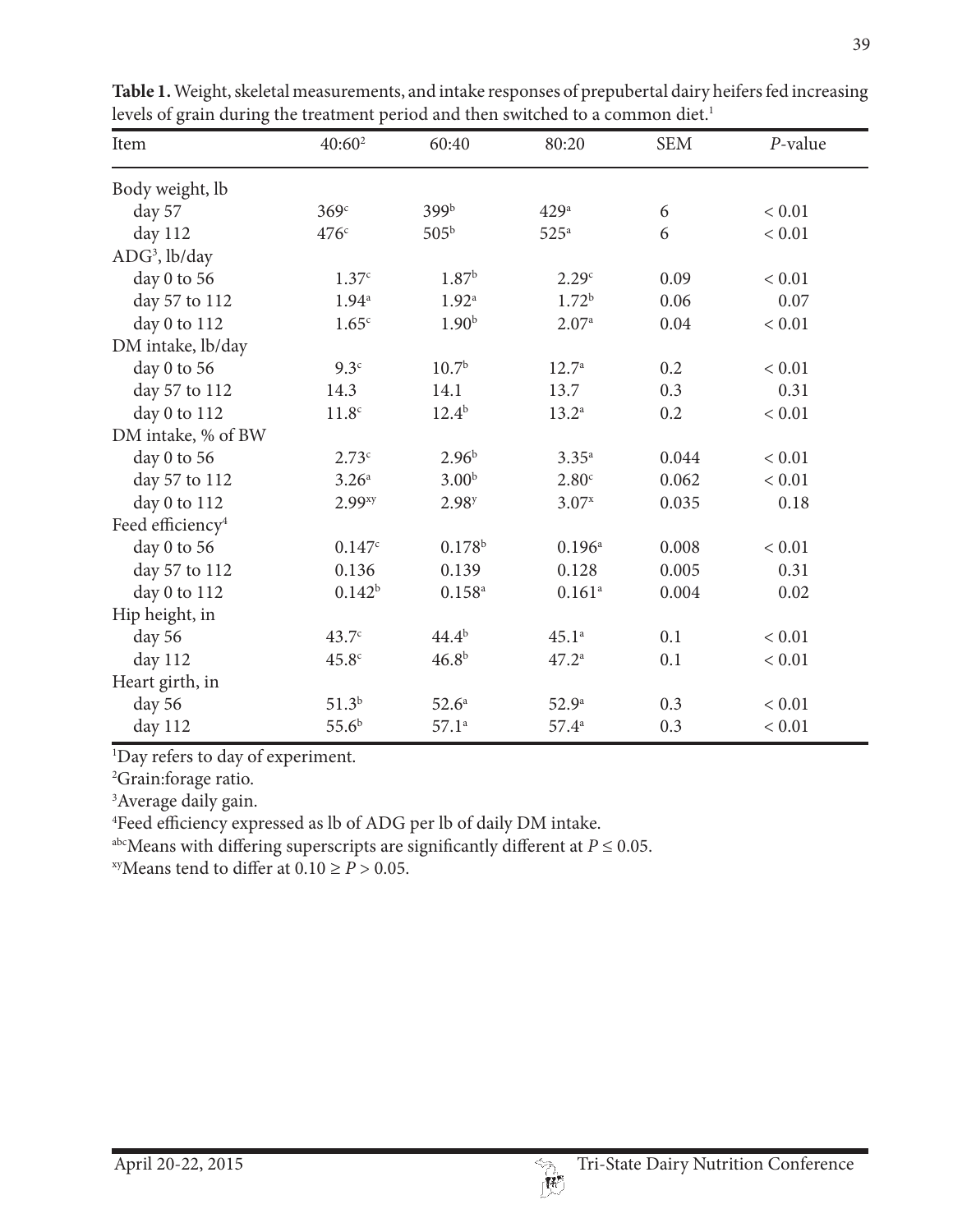| Item                                  | 40:60 <sup>1</sup> | 60:40             | 80:20              | <b>SEM</b> | P-value    |  |
|---------------------------------------|--------------------|-------------------|--------------------|------------|------------|--|
| Daily feed cost per head <sup>2</sup> |                    |                   |                    |            |            |  |
| day $0$ to $56$                       | 1.03 <sup>c</sup>  | 1.29 <sup>b</sup> | 1.67 <sup>a</sup>  | 0.024      | ${}< 0.01$ |  |
| day 57 to 112                         | 1.48               | 1.45              | 1.41               | 0.030      | 0.31       |  |
| day $0$ to $112$                      | 1.26 <sup>c</sup>  | 1.37 <sup>b</sup> | $1.54^{\circ}$     | 0.018      | ${}< 0.01$ |  |
| Cost of gain $3$                      |                    |                   |                    |            |            |  |
| day $0$ to $56$                       | 0.96 <sup>a</sup>  | 0.73 <sup>b</sup> | 0.73 <sup>b</sup>  | 0.061      | 0.03       |  |
| day 57 to 112                         | 0.82               | 0.79              | 0.87               | 0.052      | 0.62       |  |
| day 0 to $112$                        | 0.89a              | 0.76 <sup>b</sup> | 0.80 <sup>ab</sup> | 0.040      | 0.10       |  |

**Table 2.** Daily feed costs for heifers fed increasing levels of concentrate during the treatment period (day 0 to 56 of experiment) followed by a common diet (day 57 to 112).

<sup>1</sup>Grain:forage ratio.

2 All values given in US dollars (\$).

3 \$/lb of average daily gain.

<sup>abc</sup>Means with differing superscripts are significantly different at  $P \le 0.01$ .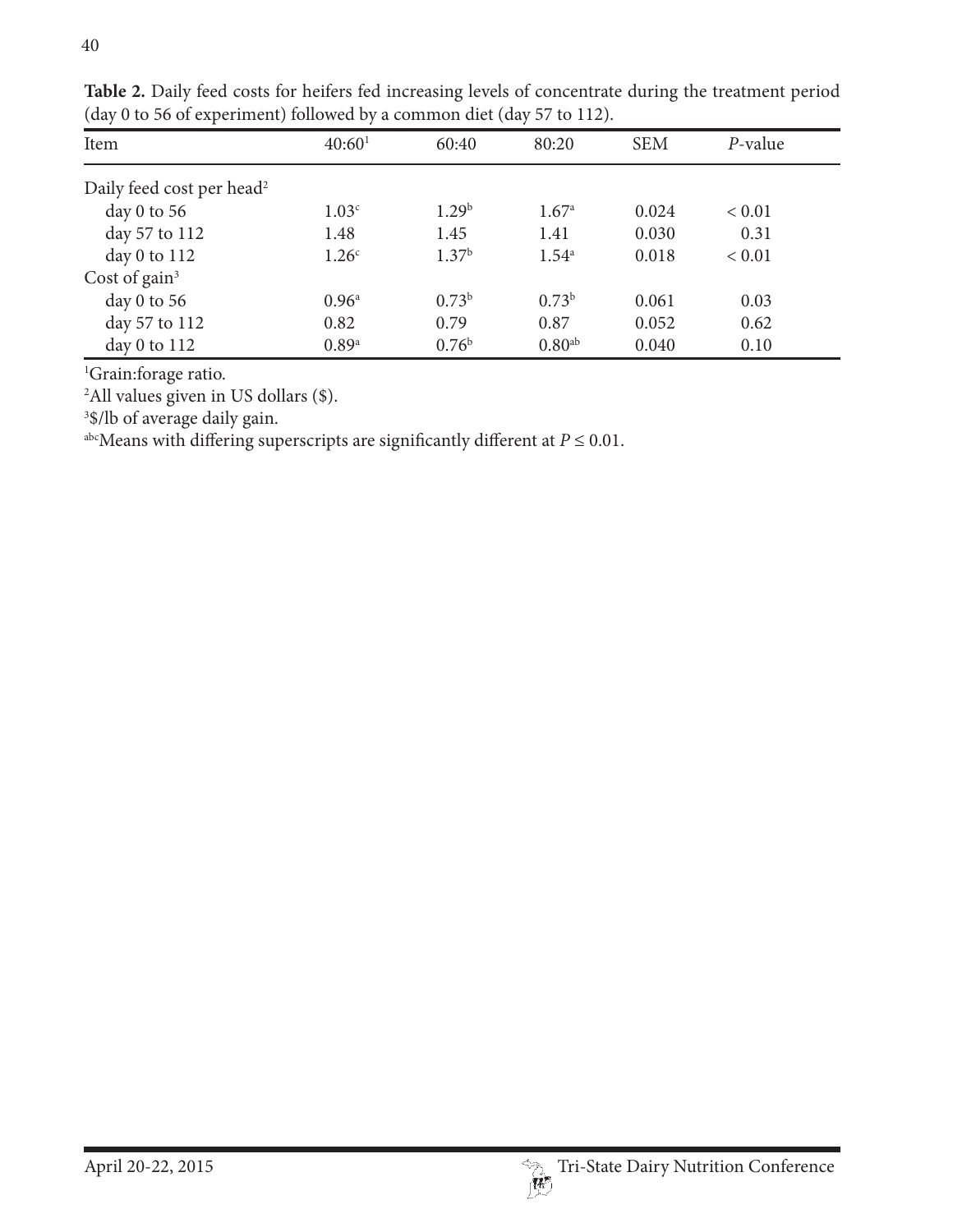|                              |                      |                     |                    |                |             | $P$ -value <sup>1</sup> |  |
|------------------------------|----------------------|---------------------|--------------------|----------------|-------------|-------------------------|--|
| Item                         | <b>HNFC</b>          | <b>LNFC</b>         | LNFC+              | <b>SEM</b>     | $\mathbf T$ | $T\times S$             |  |
| $BW2$ , lb                   |                      |                     |                    |                |             |                         |  |
| day 56                       | $438^{ab,y}$         | 431 <sup>b</sup>    | $448^{a,x}$        | $\overline{4}$ | 0.02        |                         |  |
| day 112                      | $552^{ab,y}$         | 544 <sup>b</sup>    | 563a,x             | $\overline{4}$ | < 0.01      |                         |  |
| $ADG3$ , lb/day              |                      |                     |                    |                |             |                         |  |
| day 0 to 56                  | $2.14^{b}$           | $2.03^{b}$          | $2.34^{a}$         | 0.06           | 0.02        | 0.01                    |  |
| day 56 to 112                | 2.05                 | 2.01                | 2.05               | 0.07           | 0.86        | < 0.01                  |  |
| day 0 to 112                 | 2.09 <sup>ab</sup>   | 2.01 <sup>b</sup>   | 2.21a              | 0.06           | 0.13        | ${}< 0.01$              |  |
| DM intake, lb/day            |                      |                     |                    |                |             |                         |  |
| day 0 to 56                  | 12.7                 | 12.6                | 12.9               | 0.1            | 0.45        | 0.01                    |  |
| day 56 to 112                | 16.5 <sup>a</sup>    | $15.3^{b}$          | $15.4^{b}$         | 0.4            | 0.06        | < 0.01                  |  |
| day 0 to 112                 | 14.6 <sup>x</sup>    | 14.0 <sup>y</sup>   | 14.2 <sup>xy</sup> | 0.2            | 0.15        | < 0.01                  |  |
| DM intake, % of BW           |                      |                     |                    |                |             |                         |  |
| day 0 to 56                  | 3.26                 | 3.24                | 3.22               | 0.04           | 0.73        | 0.03                    |  |
| day 56 to 112                | $3.25^{\rm a}$       | $3.03^{b}$          | $2.96^{b}$         | 0.05           | < 0.01      | < 0.01                  |  |
| day 0 to 112                 | $3.25^{\rm a}$       | $3.14^{b}$          | 3.09 <sup>b</sup>  | 0.03           | ${}< 0.01$  | ${}< 0.01$              |  |
| NDF intake, % of BW          |                      |                     |                    |                |             |                         |  |
| day 0 to 56                  | $1.15^{\rm b}$       | $1.42^{\rm a}$      | $1.42^{\rm a}$     | 0.02           | ${}< 0.01$  | ${}< 0.01$              |  |
| day 56 to 112                | $1.34^{b}$           | 1.41 <sup>a</sup>   | 1.39a              | 0.02           | 0.09        | ${}< 0.01$              |  |
| day 0 to 112                 | $1.25^{b}$           | $1.42^{\circ}$      | 1.41 <sup>a</sup>  | 0.01           | ${}< 0.01$  | ${}< 0.01$              |  |
| Feed efficiency <sup>4</sup> |                      |                     |                    |                |             |                         |  |
| day 0 to 56                  | $0.166^{ab,y}$       | $0.161^{b}$         | $0.181^{a,x}$      | 0.006          | 0.06        | 0.20                    |  |
| day 56 to 112                | 0.123                | 0.132               | 0.133              | 0.007          | 0.52        | 0.10                    |  |
| day 0 to 112                 | $0.144$ <sup>y</sup> | 0.146 <sup>xy</sup> | $0.157^{x}$        | 0.004          | 0.12        | 0.07                    |  |
| Hip height, in               |                      |                     |                    |                |             |                         |  |
| day 56                       | 44.8 <sup>ab</sup>   | 44.7 <sup>b</sup>   | $45.1^a$           | 0.1            | 0.06        |                         |  |
| day 112                      | $47.6^{\circ}$       | 47.2 <sup>b</sup>   | 48.0 <sup>a</sup>  | 0.1            | < 0.01      | $-$                     |  |

**Table 3.** Weight, skeletal measurements, and intake responses of prepubertal dairy heifers fed diets containing high non-fiber carbohydrate (HNFC), low NFC (LNFC), or LNFC with added fat (LNFC+) grain fractions.

 ${}^{1}T$  = treatment effect;  $T \times S$  = treatment  $\times$  time interaction.

2 Body weight; day refers to day of experiment.

<sup>3</sup> Average daily gain.

4 Feed efficiency expressed as lb of ADG per lb of daily DM intake.

<sup>abc</sup>Means differ at  $P \le 0.05$ .

<sup>xy</sup>Means tend to differ at  $0.10 \ge P > 0.05$ .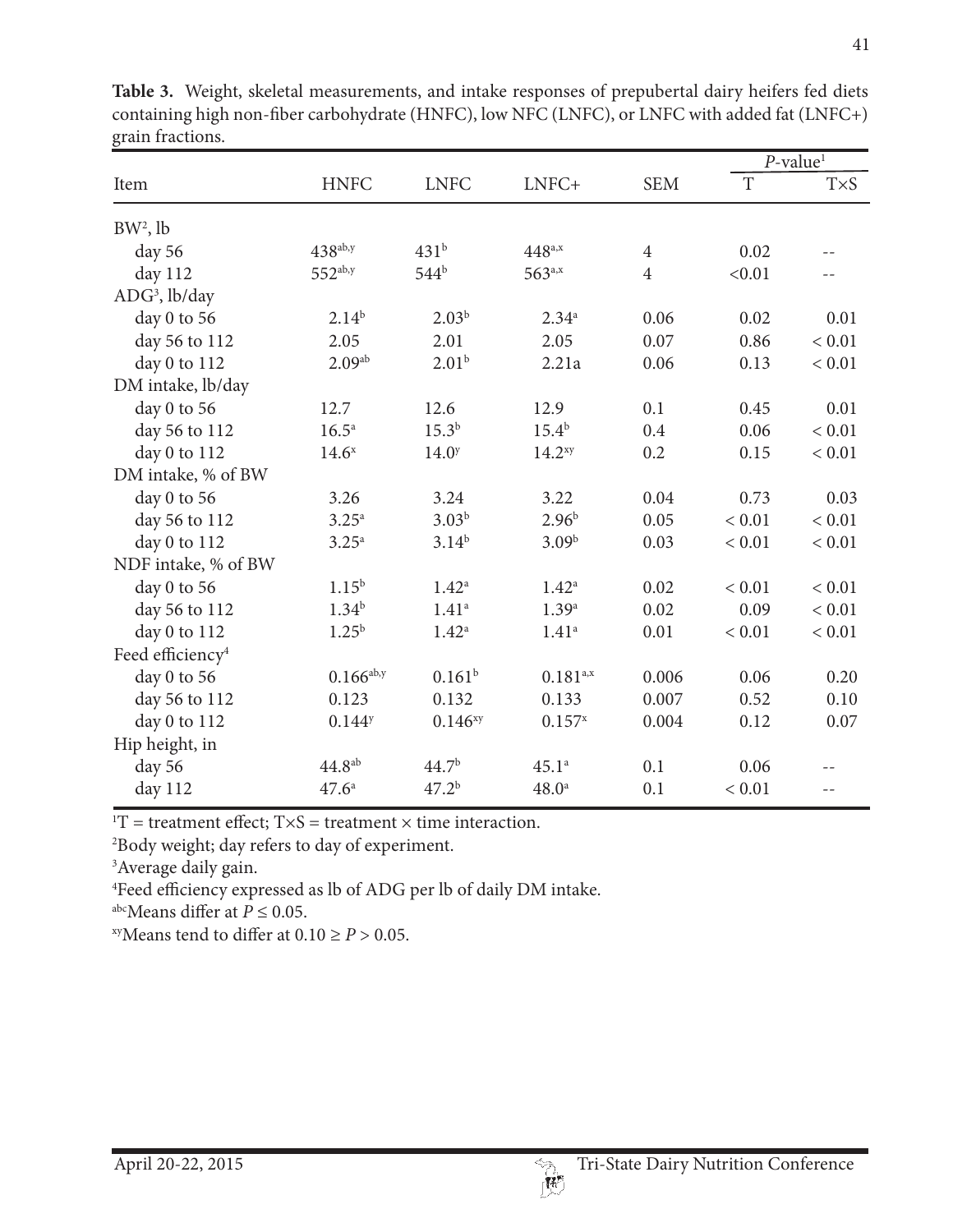| Item                     | <b>HNFC</b>       | <b>LNFC</b>       | LNFC+             | <b>SEM</b> | $P$ -value |
|--------------------------|-------------------|-------------------|-------------------|------------|------------|
| Daily feed cost per head |                   |                   |                   |            |            |
| day $0$ to $56$          | $1.63^{\rm a}$    | 1.49 <sup>c</sup> | 1.58 <sup>b</sup> | 0.02       | ${}< 0.01$ |
| day 57 to 112            | $1.83^{a}$        | 1.59 <sup>b</sup> | $1.65^{\rm b}$    | 0.04       | ${}< 0.01$ |
| day $0$ to $112$         | 1.73 <sup>a</sup> | 1.54 <sup>c</sup> | 1.61 <sup>b</sup> | 0.02       | ${}< 0.01$ |
| Cost of gain $3$         |                   |                   |                   |            |            |
| day $0$ to $56$          | $0.84^{\circ}$    | $0.81^{ab}$       | $0.72^{\rm b}$    | 0.04       | 0.09       |
| day 57 to 112            | 1.08              | 0.95              | 0.98              | 0.11       | 0.70       |
| day $0$ to $112$         | 0.96              | 0.88              | 0.85              | 0.06       | 0.39       |

**Table 4.** Daily feed costs for heifers fed diets containing high non-fiber carbohydrate (HNFC), low NFC (LNFC), or LNFC with added fat (LNFC+) grain fractions.<sup>1,2</sup>

1 All values given in US dollars (\$).

2 Day refers to day of experiment.

3 \$/lb of average daily gain.

abcMeans with differing superscripts are significantly different at  $P \le 0.05$ .

**Table 5.** Weight and skeletal growth responses of dairy heifers and steers at 28 wks of age fed a milk treatment (MILK) of either conventional milk replacer (CONV) or high nutrition plane milk replacer (HIGH) and fed a grower diet (GRWR) of high non-fiber carbohydrate (HNFC) or low NFC (LNFC) post-weaning grower diets from 12 to 28 wk of age.

|                      | <b>CONV</b>        |               | <b>HIGH</b>      |                  |            | $P$ -value <sup>1</sup> |             |                    |
|----------------------|--------------------|---------------|------------------|------------------|------------|-------------------------|-------------|--------------------|
| Item                 | <b>HNFC</b>        | <b>LNFC</b>   | <b>HNFC</b>      | <b>LNFC</b>      | <b>SEM</b> | MILK                    | <b>GRWR</b> | $MILK \times GRWR$ |
| $BW^2$ , lb          |                    |               |                  |                  |            |                         |             |                    |
| $28$ wk <sup>3</sup> | 516 <sup>a</sup>   | $503^{ab}$    | 522 <sup>a</sup> | 495 <sup>b</sup> | 8          | 0.88                    | ${}< 0.01$  | 0.04               |
| $ADG4$ , lb/day      |                    |               |                  |                  |            |                         |             |                    |
| 0 to 28 wk           | 2.12               | 2.03          | 2.14             | 1.98             | 0.05       | 0.95                    | 0.01        | 0.49               |
| Hip height, in       |                    |               |                  |                  |            |                         |             |                    |
| 28 wk                | 47.6               | 47.2          | 47.4             | 47.3             | 0.2        | 0.91                    | 0.24        | 0.60               |
| Hip width, in        |                    |               |                  |                  |            |                         |             |                    |
| 28 wk                | 13.9 <sup>ab</sup> | $13.9^{ab,x}$ | 14.1             | $13.7^{b,y}$     | 0.1        | 0.85                    | 0.15        | 0.08               |
| Heart girth, in      |                    |               |                  |                  |            |                         |             |                    |
| 28 wk                | 56.1               | 56.5          | 56.7             | 56.5             | 0.4        | 0.34                    | 0.90        | 0.59               |
|                      |                    |               |                  |                  |            |                         |             |                    |

 $11$ MILK = Effect of pre-weaning milk treatment; GRWR = effect of post-weaning diet; and MILK  $\times$ GRWR = interaction of milk treatment vs. post-weaning diet effects.

2 Body weight.

3 Weeks of age.

4 Average daily gain.

<sup>ab</sup>Means with differing superscripts significantly differ at  $P \le 0.05$ .

<sup>xy</sup>Means with differing superscripts tend to differ at  $0.10 \ge P > 0.05$ .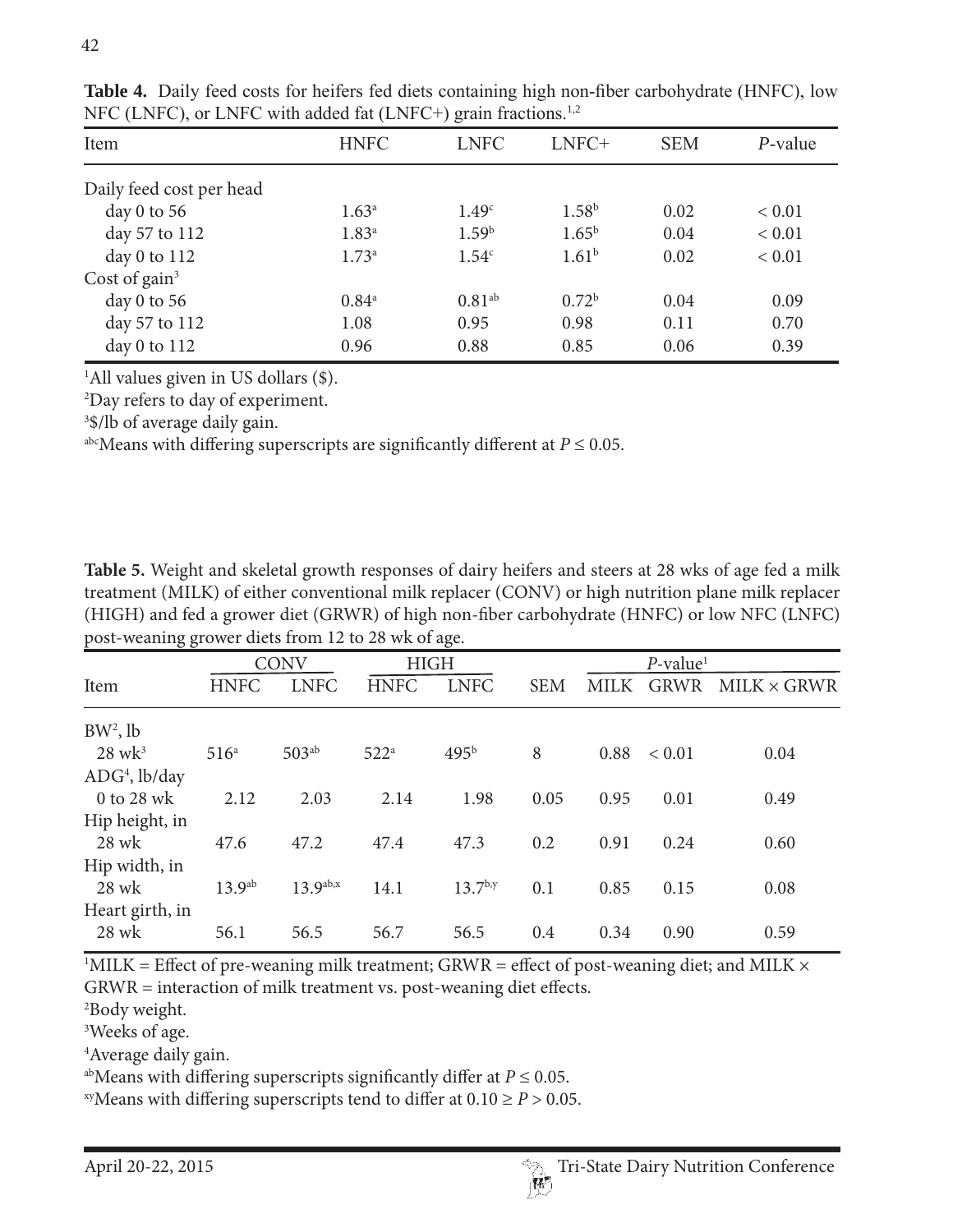| Item                         | <b>HF</b>            | <b>SBS</b>           | <b>TMR</b>         | <b>SEM</b>     | P-value |
|------------------------------|----------------------|----------------------|--------------------|----------------|---------|
| Body weight, lb              |                      |                      |                    |                |         |
| day $282$                    | 397                  | 392                  | 388                | $\overline{4}$ | 0.37    |
| day 133                      | 605 <sup>a</sup>     | 576 <sup>b</sup>     | $575^{\rm b}$      | $\overline{4}$ | < 0.01  |
| $ADG3$ , lb/day              |                      |                      |                    |                |         |
| day 0 to 28                  | 2.29                 | 2.09                 | 1.96               | 0.12           | 0.21    |
| day 29 to 133                | 2.05 <sup>a</sup>    | $1.83^{b}$           | $1.85^{b}$         | 0.06           | 0.06    |
| day 0 to 133                 | 2.09 <sup>a</sup>    | 1.90 <sup>b</sup>    | 1.87 <sup>b</sup>  | 0.06           | 0.02    |
| Hip height, in               |                      |                      |                    |                |         |
| day 133                      | 47.6                 | 47.8                 | 47.9               | 0.3            | 0.81    |
| Heart girth, in              |                      |                      |                    |                |         |
| day 133                      | $58.8^{a,x}$         | 57.8 <sup>b</sup>    | $58.1^{b,y}$       | 0.3            | 0.03    |
| $DMI4$ , lb/day              |                      |                      |                    |                |         |
| day 0 to 28                  | 9.57                 | 9.08                 | 9.72               | 0.22           | 0.15    |
| day 29 to 133                | $18.04^{\circ}$      | 17.00 <sup>b</sup>   | $16.96^{b}$        | 0.21           | < 0.01  |
| day $0$ to 133               | 16.16 <sup>a</sup>   | 15.26 <sup>b</sup>   | 15.34 <sup>b</sup> | 0.18           | < 0.01  |
| Feed efficiency <sup>5</sup> |                      |                      |                    |                |         |
| day 0 to 28                  | $0.224$ <sup>a</sup> | $0.228$ <sup>a</sup> | $0.188^{b}$        | 0.010          | 0.03    |
| day 29 to 133                | 0.114                | 0.111                | 0.109              | 0.003          | 0.58    |
| day 0 to 133                 | $0.124^{ab}$         | $0.127$ <sup>a</sup> | $0.115^{b}$        | 0.004          | 0.10    |

**Table 6.** Body weight, intake, and skeletal measurements of prepubertal dairy heifers fed common diets using different feed delivery methods.<sup>1</sup>

 ${}^{1}$ HF = hay feeder; SBS = side-by-side; TMR = total mixed ration; and SEM = standard error of the mean.

2 Day of study.

<sup>3</sup> Average daily gain.

4 Dry matter intake.

5 Feed efficiency expressed as lb of ADG per lb of daily DMI.

abMeans differ at  $P < 0.05$ .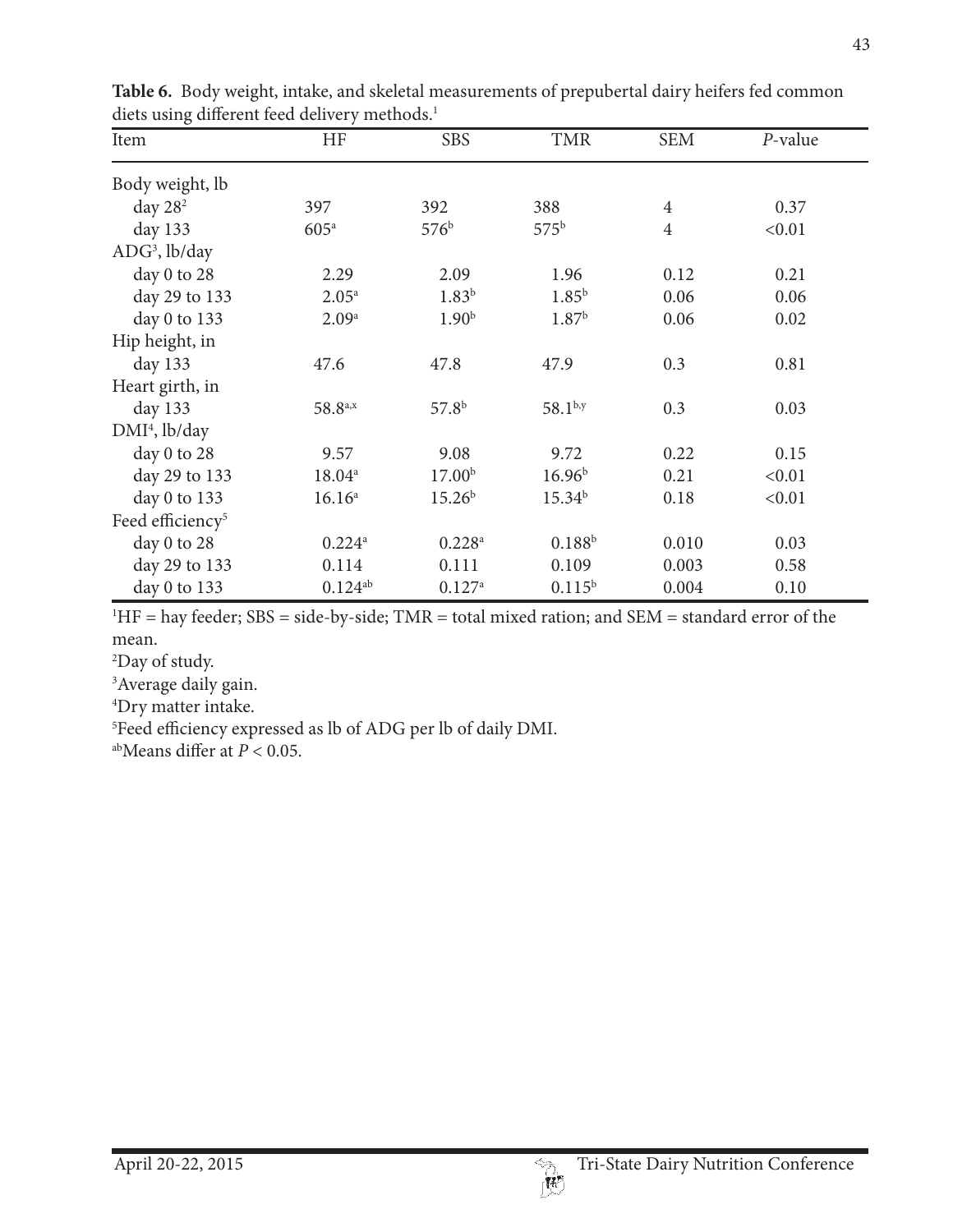

Figure 1. Effects of increasing grain inclusion during the treatment period, followed by a rapid switch to a common diet on DM intake as a percentage of BW over time. Vertical dashed line indicates time of diet switch relative to day of study. Treatment differences were not apparent overall ( $P = 0.18$ ); however, a treatment  $\times$  time interaction was observed ( $P < 0.01$ ), as heifers fed 40:60 consumed the least amount of DM during the treatment period as a % of BW compared to heifers fed 80:20, but consumed the most DM during the grower period compared to 60:40 and 80:20.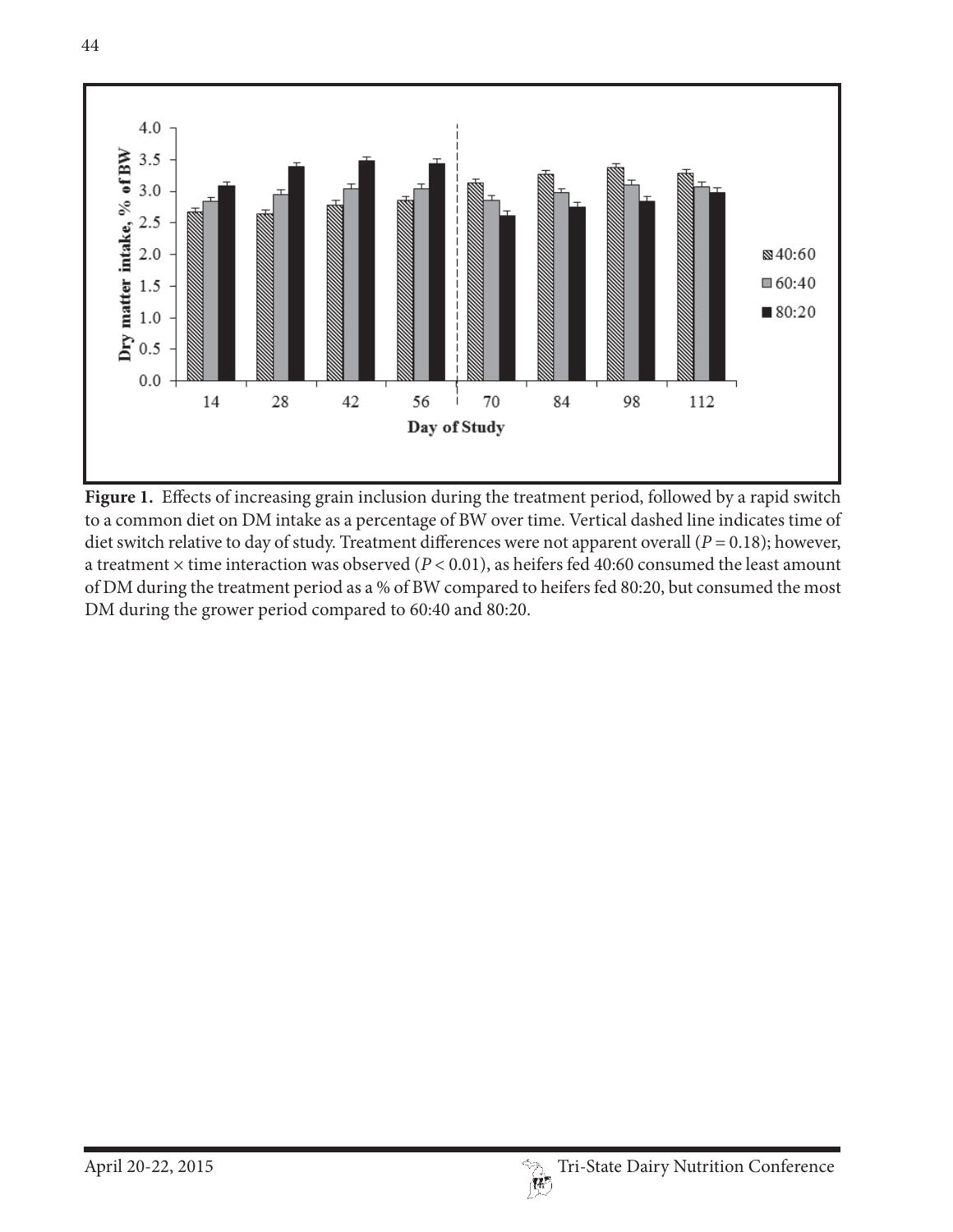

**Figure 2.** Effects of increasing grain inclusion during the treatment period followed by a rapid switch to a common diet on NDF intake (DM basis) as a percentage of BW over time. Vertical dashed line indicates time of diet switch relative to day of study. There were no overall treatment differences ( $P = 0.46$ ); however a treatment  $\times$  time interaction was observed ( $P < 0.01$ ), as heifers fed 40:60 consumed the least amount of total NDF during the treatment period as a % of BW compared to heifers fed 80:20, but they consumed the most total NDF during the grower period compared to 60:40